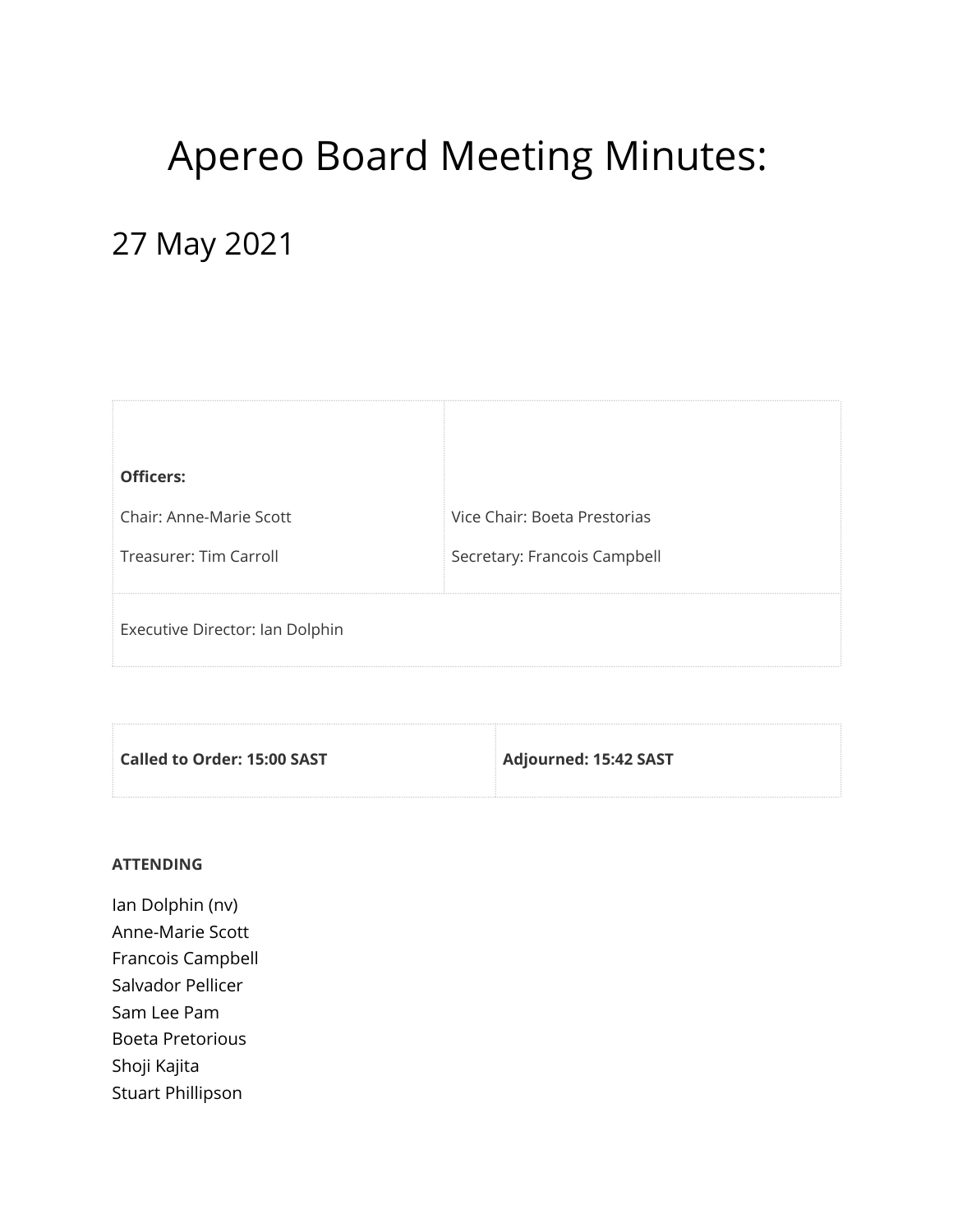Inge Donkervoort

Quorum is achieved: 8

#### **Agenda**

- **1. Apologies for Absence:** Mathilde Guerin, Thierry [Koscielniak](mailto:thierry.koscielniak@apereo.org)
- **2. Minutes of the March Board Call** (no call in April)
	- 2.1. Accuracy and approval
		- 2.1.1. Approved , Moved and seconded
	- 2.2. Matters Arising:
		- 2.2.1. None
- 3. June Board call and Board AGM 24th June 1400BST. Note.
	- 3.1. Noted and emphasis placed on attendance.
- **4. Confirmation of decisions taken since March meeting**
	- 4.1. Trifork Membership Approved
- 5. **Board Resignations:** Tim Carroll, Treasurer.
	- 5.1. Noted and follow-up actions discussed

### **6. Financial Reports**

- 6.1. Audit progress. Requested updated draft report. Awaiting response.
	- 6.1.1. Discussed and noted, activities developed
- 6.2. Current membership list with invoicing. Note on CRM
	- 6.2.1. Discussed and noted, no follow up action required
- 6.3. Reports and from Accountants.
	- 6.3.1. Reviewed
- 6.4. Post questions on reports for our accountants 6.4.1.
- 6.5. New members: Communication, Information, Media Centre (KIM), University of Konstanz (DE); Trifork (NL)
	- 6.5.1. Positive indication in terms of growth and interest
- 7. **IPR Issue:** (Non) renewal of "Student Success Plan" Mark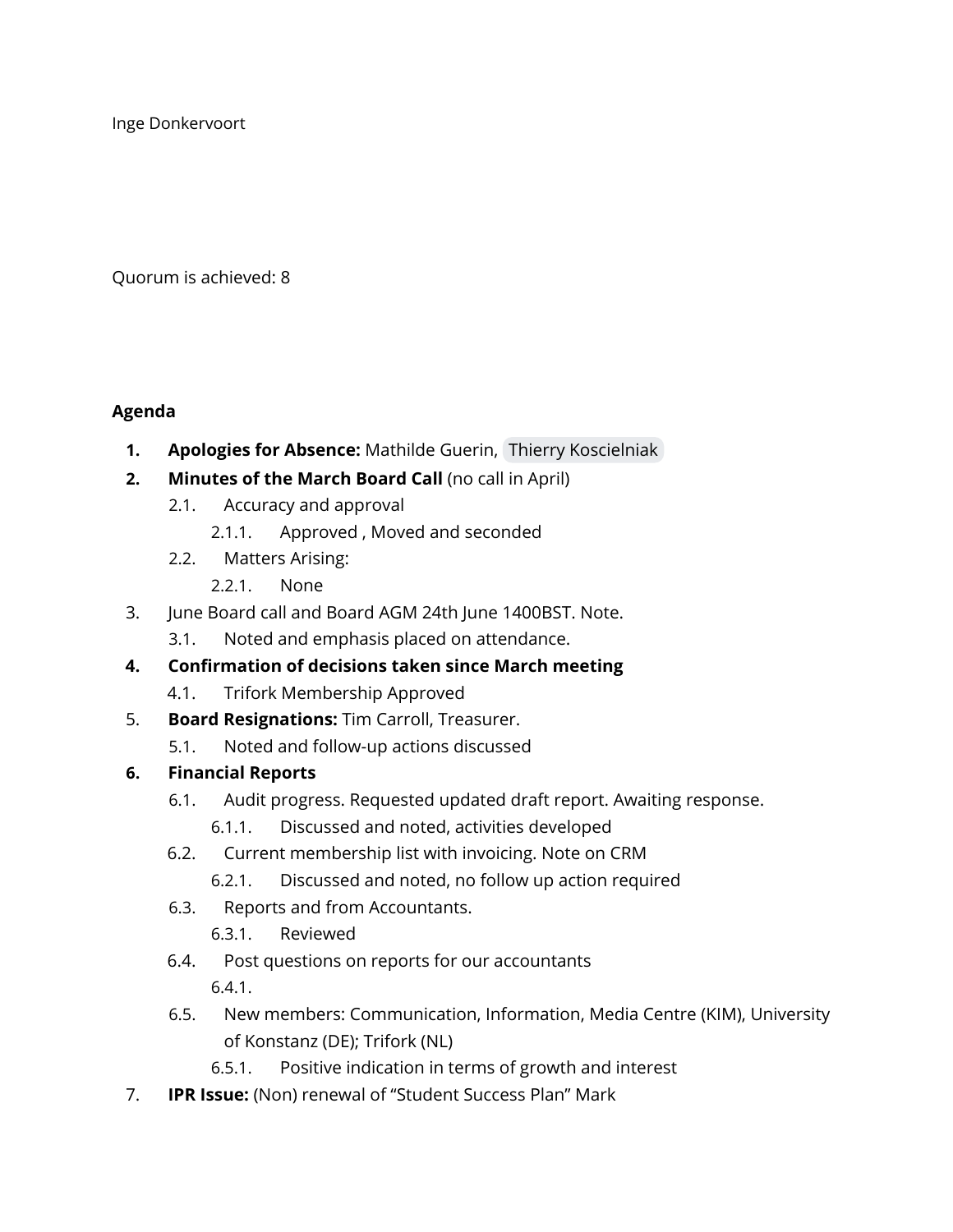- 7.1. Context on the Mark and the incubation project and the non-renewal in the context of Shuhari
- 7.2. Cost savings are modest but in-line with our objectives
- 8. **Incubation:** EDExchange update
	- 8.1. Context and the progress of the project in terms of incubation.
	- 8.2. It is an area of growth that is in line with our objectives.
- **9. Open Apereo 21 Status.** The planning folder is available for review. Please request access if required. A breakdown of proposals by Software Community and Pandemic related/other is available. Draft social media posts are available.
	- 9.1. On-track, effort will be made to increase marketing of the event.
	- 9.2. Promoting the fact that the conference will be translated into French live as presented

#### 10. **Board Membership & Elections**

- 10.1. 2021 Board Elections Status
	- 10.1.1. Returns have been good.
	- 10.1.2. Deadline 4 June
- 10.2. Individual Members Election
	- 10.2.1. No nominations for the individual memberships
	- 10.2.2. The program should be reviewed.
- 10.3. Appointed Directors (up to 3)
	- 10.3.1. Noting that the board can nominate 3 directors directly, to be reviewed post AGM
- 10.4. A request for new board member on-boarding
	- 10.4.1. Volunteers required
		- 10.4.1.1. Francois, Inge and Sam
		- 10.4.1.2. Draft to be created and vetted prior to the end of June 2021

### **11. Foundation Contractors post April 2021 - Update**

- **11.1.** Process for appointing
	- 11.1.1. Update on the candidates and the stage of the process
	- 11.1.2. The committee to be given the authority to interview, negotiate with the candidates and make an agreement.
	- 11.1.3. Approval of the formal ED candidate to be brought back to the board for approval via email.
	- 11.1.4. Approval of the Interim ED candidate could be directly placed by the committee.
- 12. **Outstanding Item:** Strategic Foci for 2021. (Currently held except 10.1.3.1 & 2
	- 12.1. Actions Priority Areas and request for Board Volunteers. Background: Partnerships / Strategic